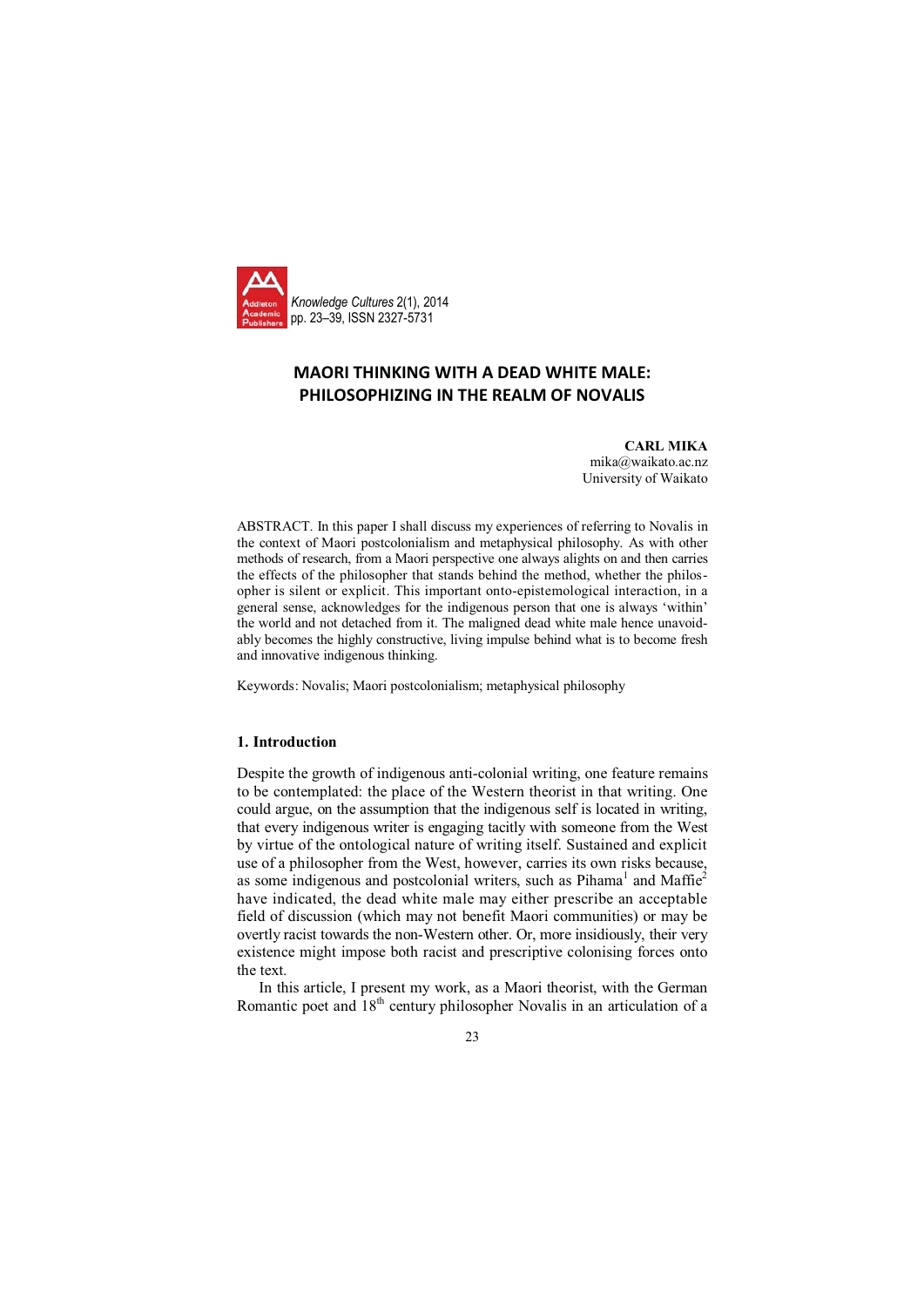Maori colonized metaphysics. Although he resonates naturally with some Maori metaphysics, Novalis is not without his difficulties. While he harmonizes with Maori notions of mystery and uncertainty and thus disdains the full force of rationalism, he simultaneously imbues the Other with overly spiritual and romantic qualities. I argue that this latter tendency, along with his unavoidable involvement with the West, may imbed itself imperceptibly but deeply in his method of 'sentences that push', a concept I used in my PhD thesis as I attempted to remain free of what was Western in his influence. In this way, vestiges of Novalis remain even though I have apparently dispensed with him in my Maori theorizing. This inescapable feature of my engagement with his thinking signals another concern that must be taken into account by a Maori/Western method of encounter and may exemplify the sheer ubiquity of the dead white male in colonization generally. What remains for the indigenous writer is the importance of retaining both political and philosophical awareness – a retention that, to be sure, should be the practice of the indigenous writer or researcher in any context.

# **2. The Romanticism of Novalis**

Novalis is not well known at all in the Anglo-American world of philosophy. The reasons for this are well beyond the scope of this article, but one of them may be baldly stated as follows: English-speaking philosophical studies have overwhelmingly preferred the analytic tradition, which pursues a clear, systematic description of a grounding proposition.<sup>3</sup> Carnap and Heidegger's well-known battle over the merit of metaphysics and logic respectively is at the front of the joust between analytic and continental approaches,<sup>4</sup> and is often cited as the clearest drawing of the battle lines. Much earlier than this disagreement Carlyle<sup>5</sup> had identified in his discussion about Novalis that German philosophy, unlike that of the English, had no problems with mysticism, showing that the divide was already tacitly, if not expressly, manifest. Calls for the two fields to reconcile<sup>6</sup> are becoming increasingly insistent, though the German Romantics and that Movement's students remain clear that a poetic representation of things in the world is key to a proper understanding of them. Thus Novalis, falling unequivocally on the side of the continental philosophers, is often taken to be poet *simpliciter*<sup>7</sup> by the analytics, but with his ability to "grapple … with the difficulties involved in conceiving the self's relationship to itself as a form of knowledge"<sup>8</sup> is more likely to be both poet and philosopher in Germany. In direct synchronicity with his poetic enterprise was his cautious use of first empirical principles to 'romanticize' the world, by which he meant: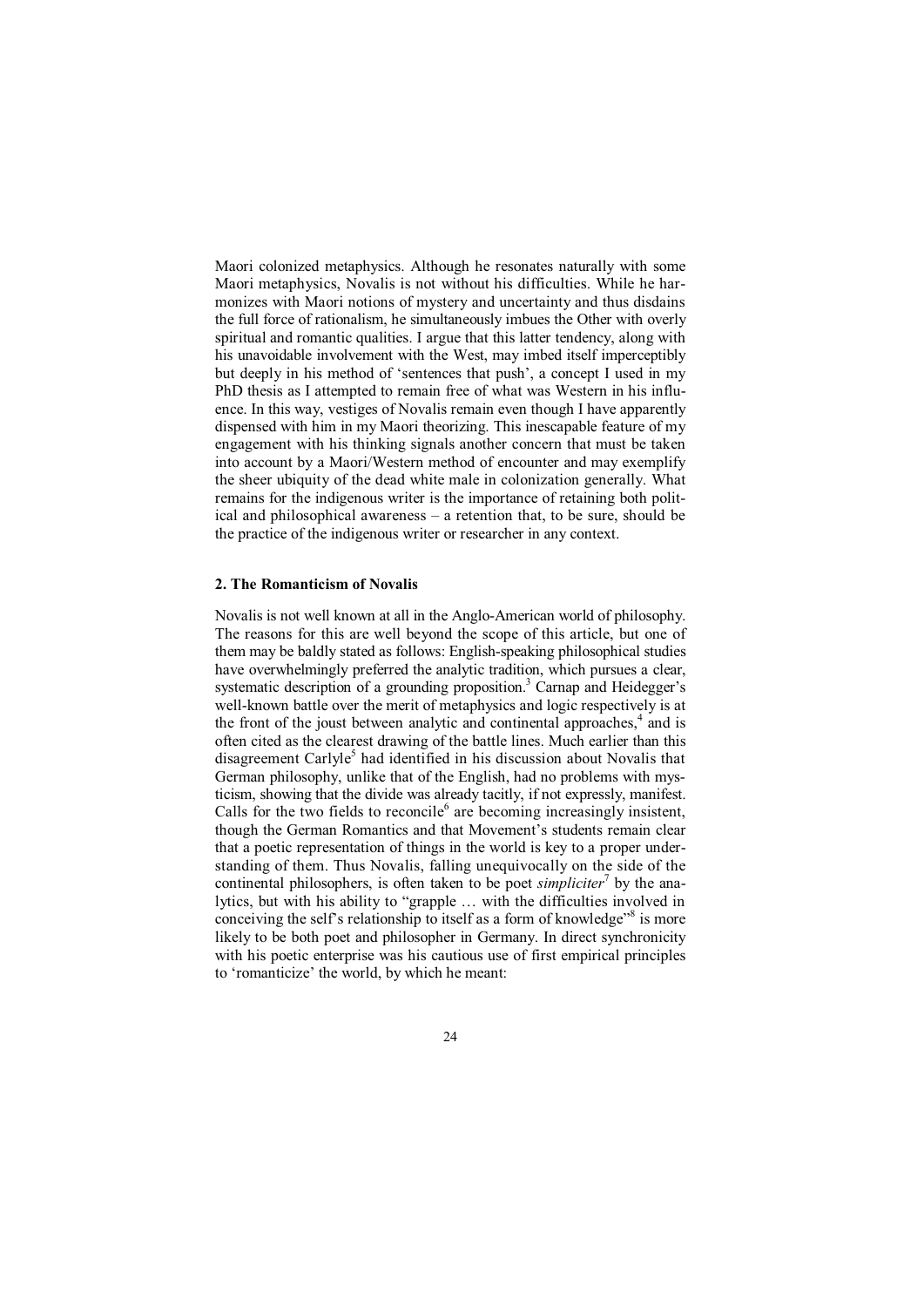Die Welt muß romantisirt werden. So findet man den urspr[ünglichen] Sinn wieder…. Indem ich dem Gemeinen einen hohen Sinn, dem Gewöhnlichen ein geheimnißvolles Ansehn, dem Bekannten die Würde des Unbekannten, dem Endlichen einen unendlichen Schein gebe so romantisire ich es – Umgekehrt ist die Operation für das Höhere, Unbekannte, Mystische, Unendliche – dies wird durch diese Verknüpfung logarythmisirt.

I give the general a higher sense, the usual a mysterious look, the well-known the dignity of the unknown, the finite an infinite appearance, I am romanticizing it – The converse operation is for the lofty, unknown, mystical, infinite – they are logarythmized by this association.<sup>9</sup> i,

This fragment most succinctly expresses the approach of the Romantics to rationalism. Novalis saw the romanticizing project as acting in concert with the Absolute and not merely as aesthetic. The Absolute, or Being, arranged things in the world in a rational manner (rational in that it organized according to its own inconceivable plan). Things in the world, including ideas, could become banal through their overuse or through an overriding subjectivity. The 'higher sense' involved making that mundane thing poetic. A thing in the world, thus romanticized, retained to itself its own integrity through its mystery and incomprehensibility in the presence of this activity that Novalis called Being/the Absolute.<sup>10</sup> Novalis' mission may therefore be thought of as much political as it is philosophical. It represents an attempt to try and conceive of the Absolute cognitively and with certainty would be akin to trying to grasp "doch eine Handvoll Finsterniß" ("a handful of darkness")<sup>11</sup> – a delusional and highly detrimental approach because it acts against the imperative of the metaphysics of Being.

#### **3. Novalis: Traits of the Dead White Male**

It will be Novalis' membership with Western theorists and theory, I suspect, that raises the suspicion of many indigenous writers. As with other Western theorists, the danger of Novalis' writings is in their potential to undermine Maori expression, both epistemologically and ontologically. This is an important issue to consider because the history of colonizing writing, in such disciplines as anthropology, has consistently rejected the potential vitality of Maori text.12 Crucial here is that the culpability of the dead white male appears to lie on two fronts: first, that he has contributed to a field of thought that has denied an indigenous explanation for existence; and second, that he has constructed a way of thinking about indigenous thought that only replicates and self-affirms his perceived superiority. One major concern that Maori writer Walker has about Western theory is that it has only ever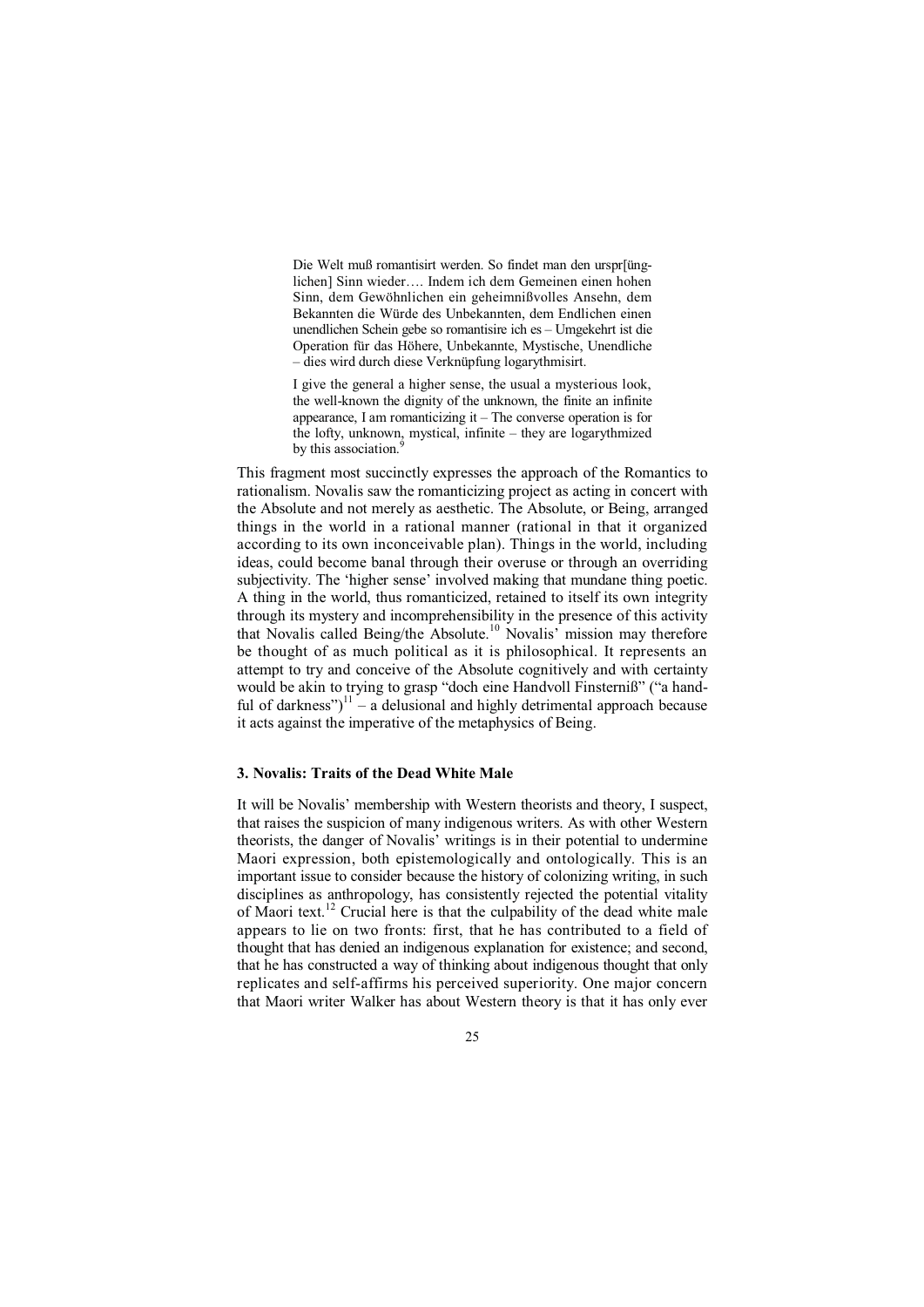served the interests of a small group that has never had indigenous peoples as its concern. Indeed, for Sheilagh Walker, the dead white male "created and perpetuated European philosophical discourse … for the benefit of other White Males".<sup>13</sup> Contextualized, this comment is explainable through a glance at such apparently objective disciplines as anthropology, which has defined indigenous peoples as objects of study.<sup>14</sup> The positioning of Maori as curious, measurable entities resulted in spurious theories around intelligence and development, for example. The actors in this and other scientific and empirical fields were overwhelmingly "certain European men"<sup>15</sup> who continued to "form ... and fabricate ... whiteness as a subject"; they would build on Hume's and Beattie's condescendingly racist attitude towards non-whites,16 and the alleged dearth of philosophy among those peoples, and be added to by Husserl who similarly believed that there could logically be no such thing as non-Western philosophy.<sup>17</sup>

Some more specific accusations, however, can be leveled at Novalis than merely that comprising an incidence of association. Central to a criticism of Novalis is his interest in the ancient 'Morgenländer', or Oriental, that similarly fascinated Herder but would be scorned by Hegel.<sup>18</sup> His novel "Henry von Ofterdingen"<sup>19</sup> is largely constructed around the poet Heinrich's encounters with other exotic cultures, with Heinrich (Henry) hoping that those groups will point the way towards a more authentic mode of poetic representation. Some readers will at this juncture be reminded of the uncomfortably naïve 'romanticizing' of the other that has been written about extensively as a mode of engagement with indigenous peoples, $2^{\circ}$  particularly in fragments to do with such fantastic and unknown countries as Arabia. With these sorts of fragments – and they are not uncommon throughout "Henry von Ofterdingen" – one could be forgiven in thinking that Novalis was *too* wistful about the other, to the extent that the other became a mere archetype. Just as outrageously, the country of the other is apparently there as a respite from something that is part of Heinrich's arduous existence. The Morgenland itself is romantic and has the potential to save the German poet, who at the time of writing was thoroughly disillusioned by the dominance of the French. Novalis' characters often undertake forays into foreign lands in search for authenticity and in a certain sense this was a necessary sojourn to discover a "unified body of human knowledge."<sup>21</sup> This search for a universal epistemology was, to be sure, a Romantic concern in general, and admittedly the romanticized other and his/her land was thought of as its repository. Although Novalis does not fully fit the label of white ethnographer – he does value something inherent to the other's culture and allows them an epistemology even more serious than his own – he is guilty of attributing overly spiritual, fantastical qualities to the non-Western 'other'.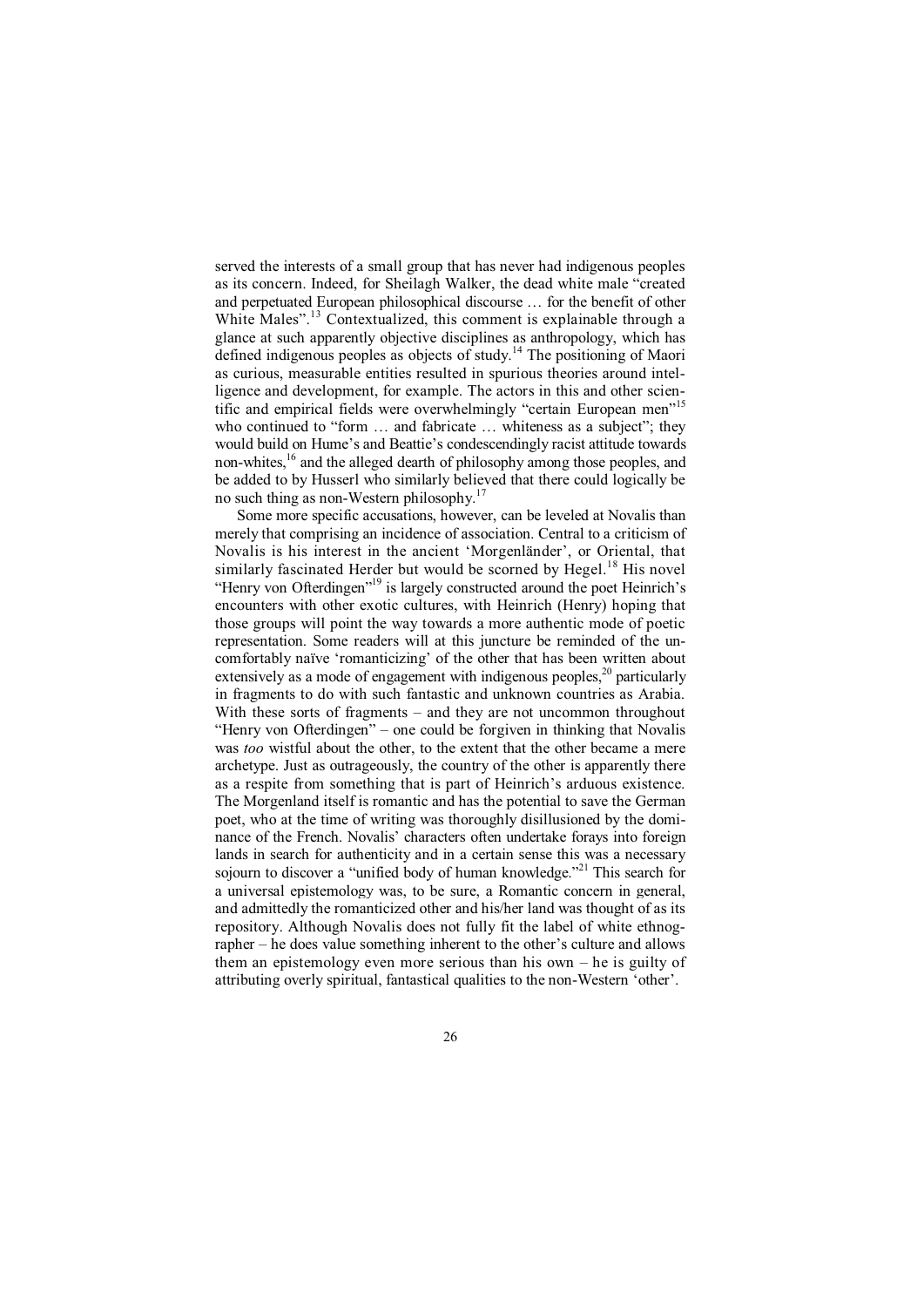There is more to Novalis than this, however, and his own paradoxical belief that one can*not* find the ultimate in the other must quickly be acknowledged. Novalis' essentialism as I have described it may not be anthropological in the sense of Broeck's description, but it is highly exoticizing. Simply because it is unscientific and poetic does not make his exoticism any more beneficent. Descriptions of the 'childlike-albeit-superior other' threaten to lock the other into a place of certainty. My objection to this fixed regard that Novalis sometimes employs engages both with the consequences for the other as well as his own philosophy. For the question must be raised: how can Novalis plausibly sustain a project of mystery when he romanticizes the other as exotic? A certain *volte-face* that Novalis performs in his "Die Lehrlinge zu Sais", in which he stresses the *journey* for authenticity rather than its actual discovery in the other, may partly alleviate this concern. In "Die Lehrlinge", the Absolute tantalizes the seeker of poetic truth onwards, but it will never be found elsewhere apart from within.<sup>22</sup> The protagonist Hyazinth finds that the true source of poetic authenticity is to be found as an aspect of himself, but only because of the workings of the Absolute and of nature. This imperfect reflection of the outside world within would lead Novalis to state that the world as a whole is to be read as an extension of the poetic self and that poetry is the "intentional, active, productive employment of our organs. $\frac{1}{2}$  Thus the childishness that Novalis attributes to the other is already there in the self, if only the self knew it. It is closer to the truth that the *potential* for the authentic poetic self to be realized exists, but that if the poet feels they have to undertake circuitous journeys including the other, then so be it. We see here, then, Novalis' ambiguity towards the other. On the one hand, the other contains something that his society did not at his time of writing, while on the other, his community has that authenticity at a deep level but needs to resort to the other to be reminded of its presence.

Given the problems for Maori that, among others, Husserl, Hume, and even Novalis, pose, it is difficult to see their use in indigenous thought. Yet some writers do indeed see a tentative approach. In more moderate fashion than Walker, Pihama states "I have no intention of adhering to an academic addiction that promotes ongoing injections of work from 'dead white men'<sup>22</sup> but she is not prepared to completely disregard this group, acknowledging that its members have made certain contributions. She rightly adds that most of them "have absolutely no understanding of how **Māori** experience the world, or the complex cultural relationships that are a part of our experiences". Her caveat here suggests that they may step in at certain points in Maori writing but that they should not be relied on to explain a contextualized Maori reality.  $H\left(\frac{3}{2}\right)$  argues that the only reason certain of these men have become familiar to non-Western intellectuals – he names Plato,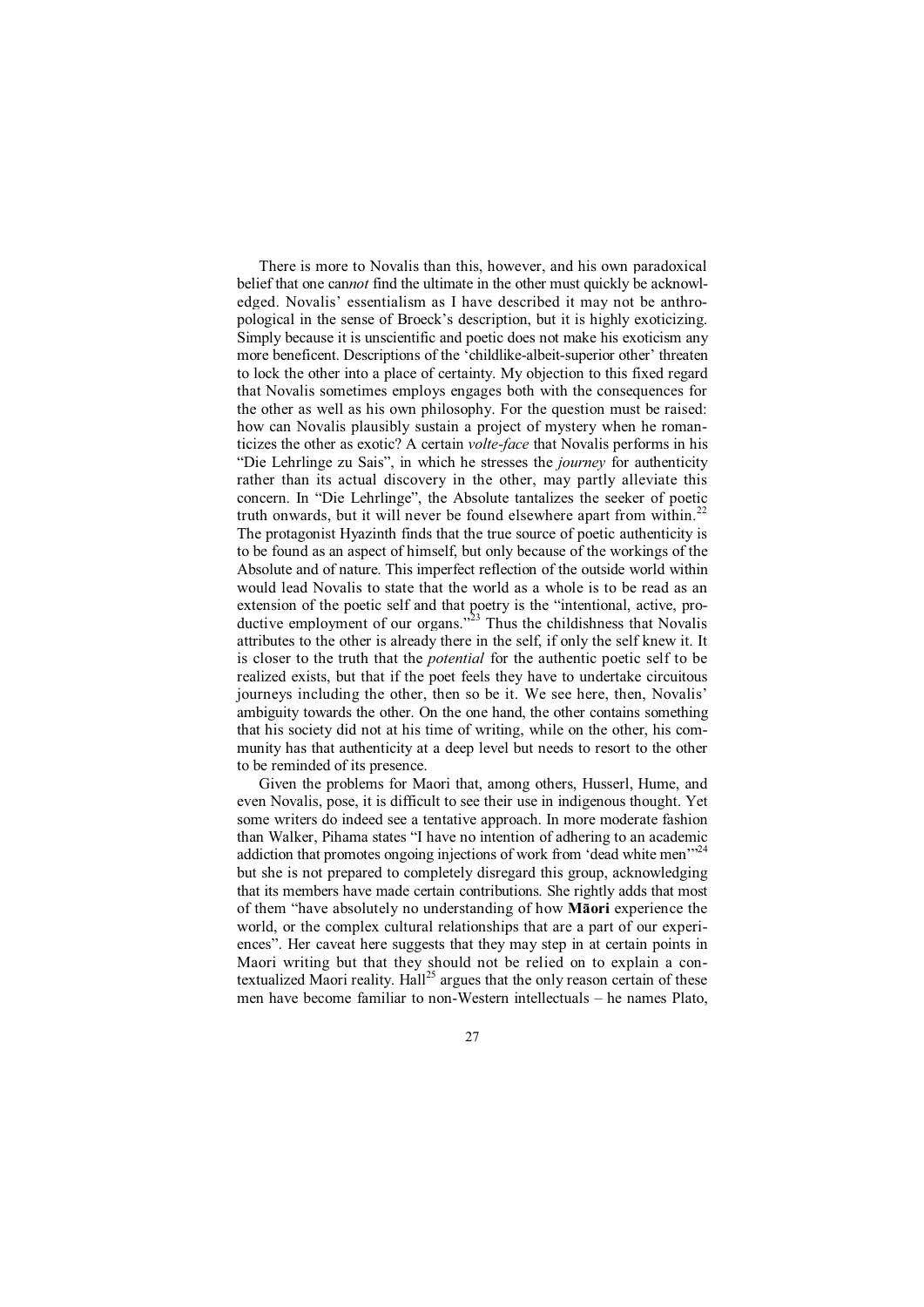Aristotle, Kant, Heidegger, Wittgenstein, Austin and Quine – is their natural uptake through globalization, and identifies that it is problematic to refer to them when discussing Chinese philosophies around 'truth' because they originate from a thoroughly other tradition which can only roughly approximate the depth of Chinese phenomenological thought. Maffie briefly discusses the dangers inherent to his own method of referring to Nahua metaphysics hermeneutically: he states that "Approaching Nahua philosophy in these terms is not without hazard"<sup>26</sup> and that "employing [Western philosophers] must not mislead us into thinking that Nahua philosophy conceived philosophy in precisely these [fragmented] terms". These descriptions of Western philosophers include that they may prove helpful in certain undefined ways, especially if a critique of them takes place to begin with so that the indigenous writer is aware of their limitations.

I now turn more specifically to my own work with Novalis, keeping the above cautionary descriptions in mind whilst describing how he became so fundamental to how I articulated a Maori notion of Being.

# **4. My Free Thinking in the Realm of Novalis' Provocations**

#### **4.1. The Problem of Highly Systematic Thinking for Indigenous Writers**

The dead white male may also represent a much more amorphous problem – the arena of rational thought which indigenous writers are forced to cooperate with, and in which Novalis deliberately does not participate. As Pihama and Maffie have respectively highlighted, the challenge for the indigenous writer engaged in philosophizing involves avoiding being fixed by the Western individual. The 'European philosophical discourse' that we have seen Walker allude to is one that critical indigenous writers are aware of, and is characterized in the first instance by a ground of thinking from which indigenous writers are not allowed to stray. In this process, highly cognitive and rational descriptions are privileged and add to the supremacy of that discourse. A highly systematic process of thought follows and must be adhered to. Such a rigid representation of things in the world was not one privileged in traditional Maori society and indeed in some contemporary contexts. To begin with, the Maori term 'whakaaro', which is often taken as 'to think', means "to cast attention to"<sup>27</sup> which is not "the actual process of rational thought". With this more phenomenological notion of the act of thinking, various terms step in that convey a sense of provocation for the thinker, including 'kupu whakaaro' (a word or term that incites the thinker to respond), kupu whakakoaro (signifying a response to a word with a view to overturning a conventional approach), and kupu ohorere (the immediate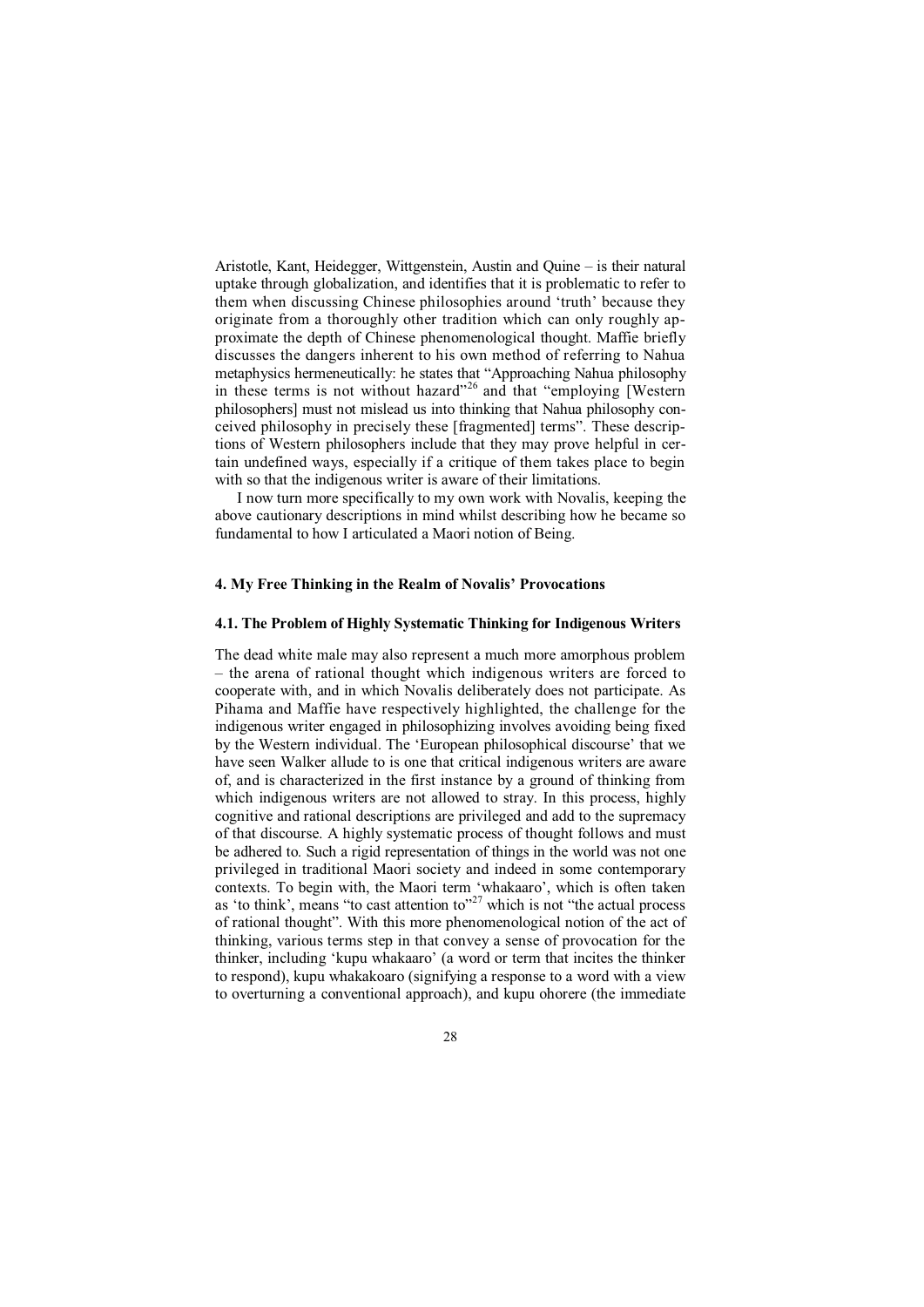prickly or provocative sense that accompanies a proposition). It is believed that learners responded anew to a problem through provocation<sup>28</sup> and that, in political and more current contexts, "indigenous elders can do wonderful things with an interview. They tell stories, tease, question, think, observe, tell riddles, test and give trick answers. Conversely, they can also expect that an indigenous researcher will do the same back to them."<sup>29</sup>

For the indigenous writer, thinking and writing so that the cognitive process is untethered from other things in the world is problematic. It ensures that the strictures of a paradigm not of those writers' making are sustained. Moreover, that paradigm is vastly different to that of indigenous thought. Linda Smith states in relation to kaupapa Maori theory:

> … there is more to kaupapa Māori than our history under colonialism or our desires to restore rangatiratanga. We have a different epistemological tradition that frames the way we see the world, the way we organize ourselves in it, the questions we ask, and the solutions we seek.<sup>30</sup>

Little Bear more broadly fleshes out the tradition Smith speaks of. He notes, against the truth seeking of the Socratic Greeks, that Aboriginal thought right down to its linguistic characteristics sought to convey the fluidity of the world through its "verb-rich languages that are process- or actionoriented language."31 The challenge here for the indigenous writer lies in presenting this orientation towards fluidity of a particular term as well as acknowledging the finite nature of things in the world.

Yet the Western academic tradition does not easily permit this approach, either to discrete terms or to a view of language generally. Trenchant criticism comes from those indigenous writers who have identified Descartes in particular as invalidating an indigenous worldview that is not so cognitive or rational. Descartes (rightly or wrongly) occupies pride of place as *the* identified antagonist of holism, even if he never had indigenous metaphysics in his sights. Largely the critique lies in the way Descartes posits the subject in relation to the rest of the world. Oskal points out that crucial to Descartes' epistemology is the ability of the perceiving self to turn away from "the outside world"<sup>32</sup> and towards the more rarefied world of inner representation. Given that the origin of indigenous thinking is the outside world, this is likely to be a dangerous activity, or at the very least it represents an undesirable move – a step away from the all-important connections to the outside world $33$  that other indigenous peoples assert are allimportant. Descartes' dichotomy of mind and body has moreover been seen as a source of ill-health.<sup>34</sup> Even the apparently banal act of reading and writing is not free of Descartes' influence, helping as it did to abstract the thing being discussed from the self through the alphabet.<sup>3</sup>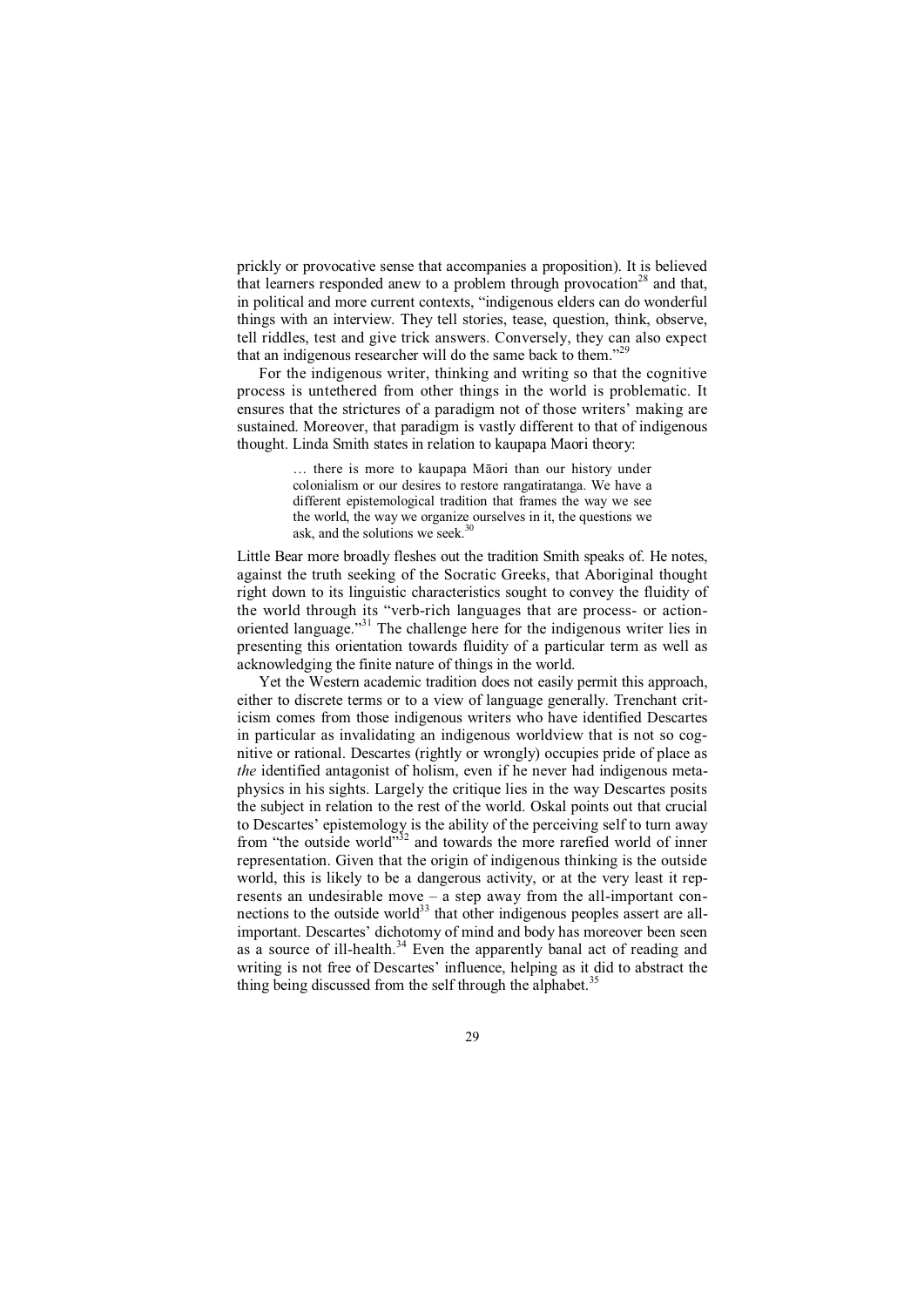The inevitable outcome of a preference for a Cartesian representation of things in the world is the exclusion of what indigenous peoples have always traditionally valued. For the Maori writer, it means that a non-Maori view of the world is easily sustained. It then happens that certain issues of importance to Maori cannot be addressed. Simmonds expands on the detrimental effects of acceptable theory, stating that it has established a field of orthodoxy, outside of which lies the realm of mere myth and nonsense. Indigenous ways of thinking were supplanted by these strict criteria and, moreover, the notion of strict criteria itself became important. This deep philosophical entrenchment, it seems, is not circumventable as it lies at the basis of how, for instance, Maori spirituality is now viewed. Simmonds continues thus:

> The marginalisation of wairua persisted and continues today. Māori spirituality is commonly described as symbolic and not real. While scientific knowledge is given credibility, almost unproblematically, discourses premised on the spiritual are lumped with the burden to prove their validity. $36$

Simmond's announcement that a field of thought has threatened a traditional Maori one is perhaps closer to the truth of the impact of the West than are any assertions about specific individuals and their respective influences. As a suggestion that emphasizes the development of Western philosophy as a whole and its dominance over indigenous peoples, it conjoins more with a 'hidden' aspect of the West and its continued impact on indigenous thought. Individuals do not declare themselves in the problem. Stewart therefore indicates about Western knowledge that it involves "compartmentalisation"; $37$  one can infer here that it is the knowledge itself that is at issue rather than any individual/s as such. Against the nondichotomous process of categorization in indigenous languages<sup>38</sup> is pitted a language that attempts to make specific distinctions, leading to (or originating in) an equally disparate language that threatens indigenous worldviews.

# **4.2. Novalis' Method of Provocation and Its Opposition to the Strong Self**

His undeniable exoticism notwithstanding, somewhat surprisingly Novalis may be at his most helpful in his critique of the strongly placed self in rational thinking. His method for moving towards a more metaphysically and politically transformative approach to things in the world is equally important. Novalis does not deal explicitly with Descartes, but he sustainedly attends to the philosophical arguments of Johann Georg Fichte. Fichte, an Idealist who, having an even more nihilistic attitude than Descartes towards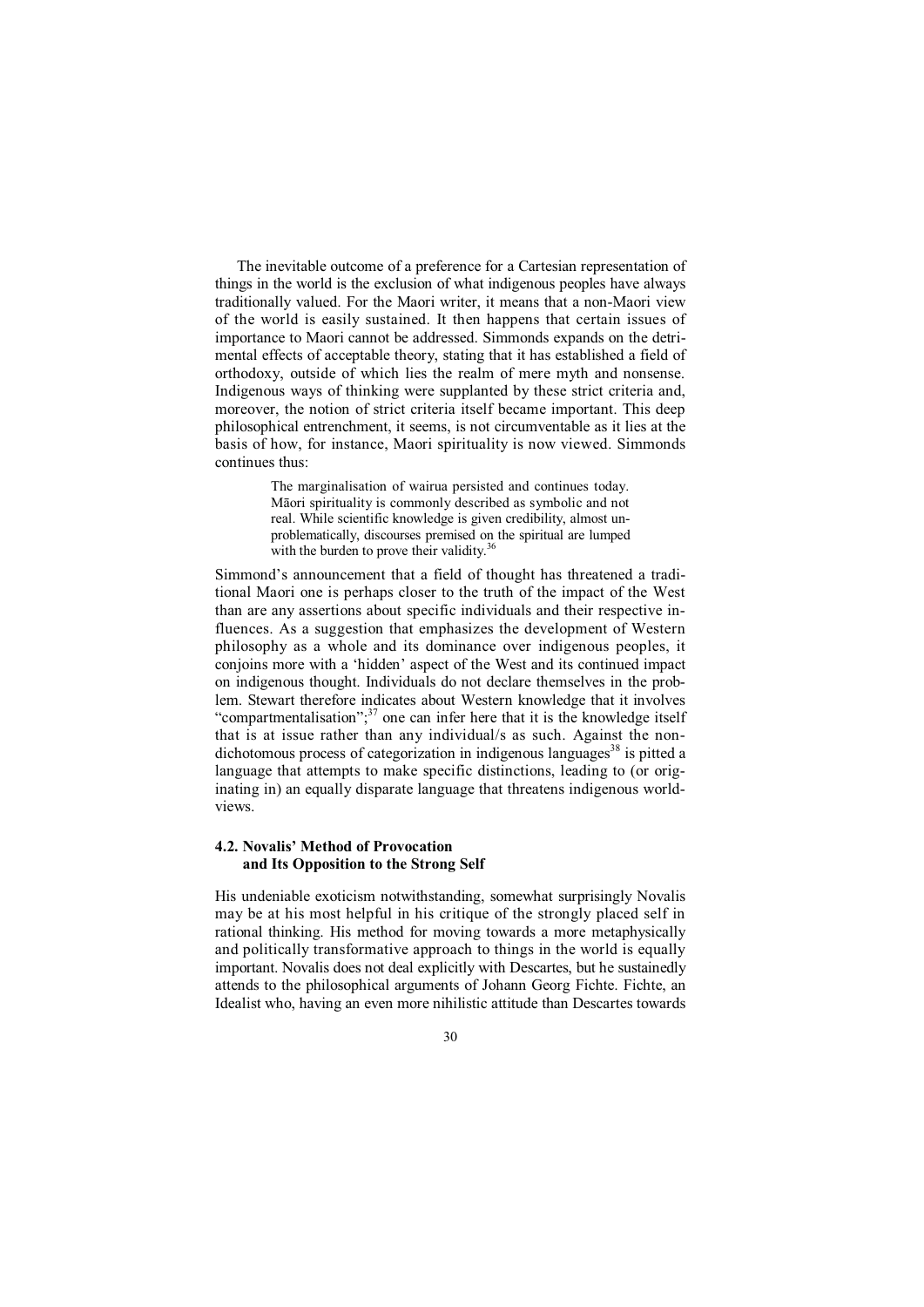objects in the world that are the *not*-I, proposed that the activity of the self is the "pure act of thinking as such."<sup>39</sup> Fichte was probably influenced by Descartes,<sup>40</sup> and attempts to banish Kant's 'thing in itself' by proposing a single principle from which all knowledge originates, and it is this focus on cognitive knowledge as a self-originating process that Novalis takes aim at in his method for encouraging others to think in line with the Absolute. Avoiding this tightly prescribed parameter of thinking is as important for Novalis as it is for those indigenous thinkers who take Descartes to task, and compelled by his concern he steps in as a provocateur, rather than a dictator, of thought. To that general extent, he echoes others in the Romantic Movement such as the Schlegel brothers, who proposed that "[d]ie romantische Dichtart … allein ist unendlich, wie sie allein frei ist und das als ihr erstes Gesetz anerkennt" ("the Romantic style of poetry … is on its own as being as unending as it is free"). $41$  We see him both deal with the implicit solipsism of both Descartes and Fichte and observe him make a proclamation about thinking that would lay the foundation for my own theoretical method in my doctorate:

> Die Darst[ellung] der Philosophie besteht demnach aus lauter Themas, Anfangssätzen – Unterscheidungssätzen – bestimmten *Stoß*sätzen – Sie ist nur für Thätige, für Wahrheitliebende da – die *analytische* Ausführung des Themas ist nur für Träge oder *Ungeübte* – denen die *Mutter* erst fliegen, und sich in einer bestimmten Direction erhalten, lernen muß.

> The exposition [*Darstellung*] of philosophy consists, therefore, merely in themes, first sentences – certain sentences that *push*  $[Stoßsätze]$  – the exposition exists only for active lovers of the truth. The analytical elaboration of the theme is for slow or unskilled ones, those whom the mother first needs to teach how to fly, and how to maintain a certain direction. $4$

Novalis' idiosyncratic method was an important one in my own theorizing around a Maori notion of mystery and ontology, and is linked with his general disdain for systematic philosophy that required stepping the thinker through to a predetermined end. Thoughts to him are "Bewegungen und Actionen" ("movements and actions") $4^3$  and are to be encouraged but not confined to a final philosophical system, which, as we have seen, for him was an analytical one. Thus thinking is a creative and ongoing exercise and, importantly, was not solely cognitively derived but also emotional. This crucial proviso is reflected in his belief that sentences that push should sometimes be as much awkward for the reader as they should sit snugly within the reader's comfort zone. Thinking here is not so much human centered as it is a result of a confluence of objects' and the Absolute's movements. The perceiver apprehends those movements and is, in turn,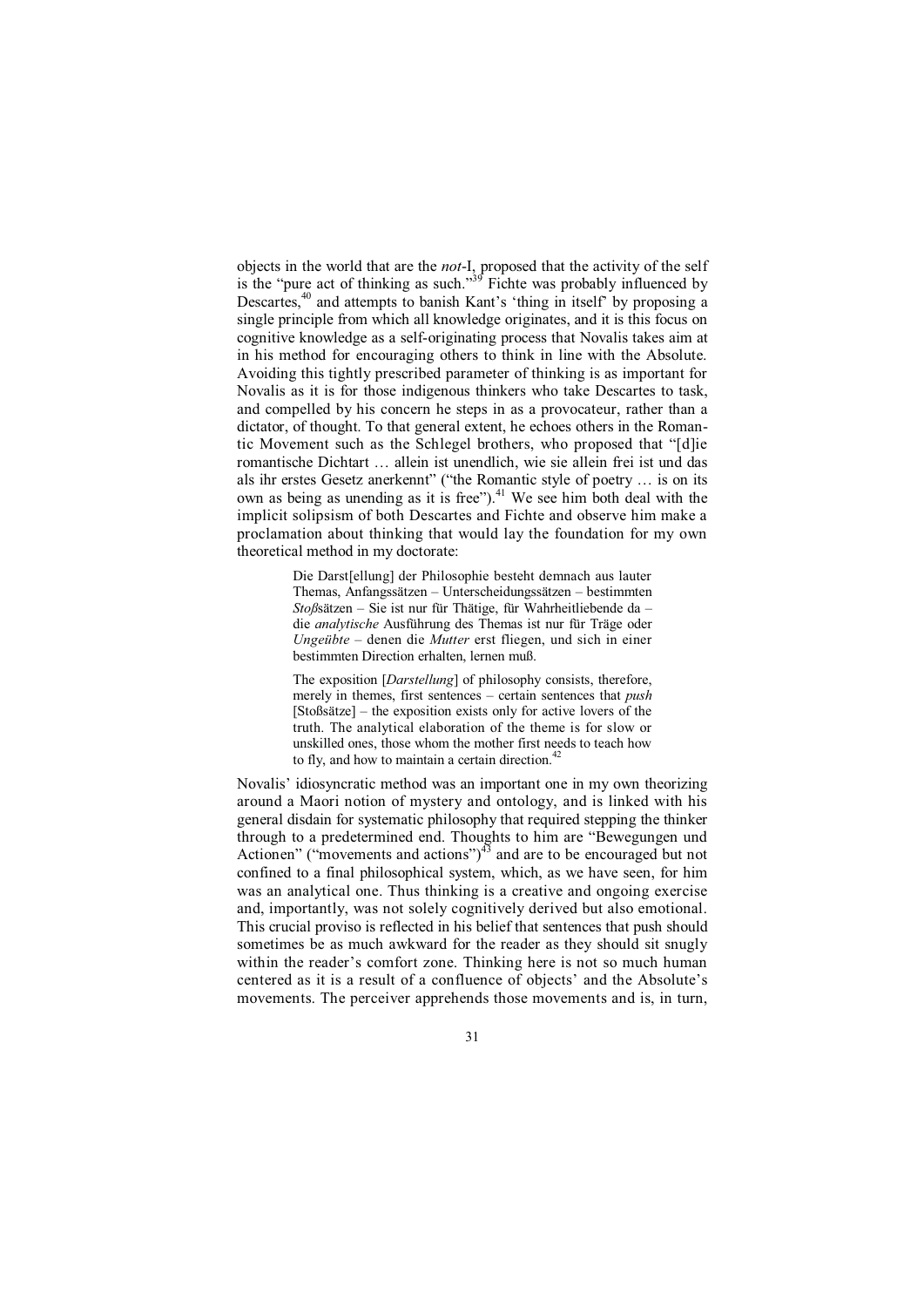compelled to think. The proposition, sentence or fragment that Novalis extends to the thinker hence acts in tandem with other impetuses that bring about a reaction for the self.

In the case of both Novalis' and Maori discourses, there is the potential for a thought or perception of an object to be transformed through the method of provocation. Novalis, overtly distancing himself from the more systematic proposals of Fichte, is of tremendous help to the indigenous thinker who does not want to be imprisoned by what Novalis himself called the "versteinerte Zauberstadt" ("petrified, enchanted city")<sup>44</sup> of scientized systems. However, one must allow for the possibility that one's own cognitive approach is not all that is at work. Thinking *qua* unpredictable act is important for Novalis, as we can see in the continuation of his assertion about the sentence that pushes:

> Hemsterhuis hat hier eine herrliche Stelle vom Geist und Buchstaben der Philosophie.... Nach ihm ist der Buchstabe nur eine *Hülfe* der philosophischen Mittheilung – deren eigentliches Wesen im *Nach*denken besteht. Der Redende leitet nur den Gang des Denkens im Hörenden – und dadurch wird es zum Nachdenken. *Er denkt* – und der *Andre denkt nach*. Die Worte sind ein unzuverlässiges Medium des Vordenkens. Die ächte Wahrheit muß ihrer Natur nach, *wegweisend* seyn. Es kommt also nur darauf an jemand auf den rechten Weg zu bringen, oder besser, ihm eine bestimmte Richtung auf die Wahrheit zu geben. Er gelangt dann von selbst, wenn er anders *thätig* ist, *begierig*, zur Wahrheit zu gelangen, an Ort und Stelle.

> Hemsterhuis has a wonderful passage on spirit and letter in philosophy…. According to him the letter is merely a help for philosophical communication – the true essence of which consists in after-thinking [Nachdenken]. The speaker merely leads the direction of thought in the hearer – and thereby it becomes after-thinking. He thinks and the other thinks after him. Words are an untrustworthy medium of fore-thinking [Vordenken]. The genuine truth must, according to its nature, show the way. Therefore, the only thing that matters is sending someone onto the right road, or better, giving him a certain direction towards the truth. He will then get there automatically, if only he is active, desiring, to get to the truth.<sup>45</sup>

At the forefront of Novalis' argument is a vital feature of Romantic belief that the reader may have already discerned: that thinking becomes less about the tightly enclosing field of rationalistic permission and more constituted by mystery. Informed by Novalis, thought for the Maori person here ceases to be constrained by any parameters. Chance itself, and all it engenders with the unknown, comes to bear on how the Maori writer will negotiate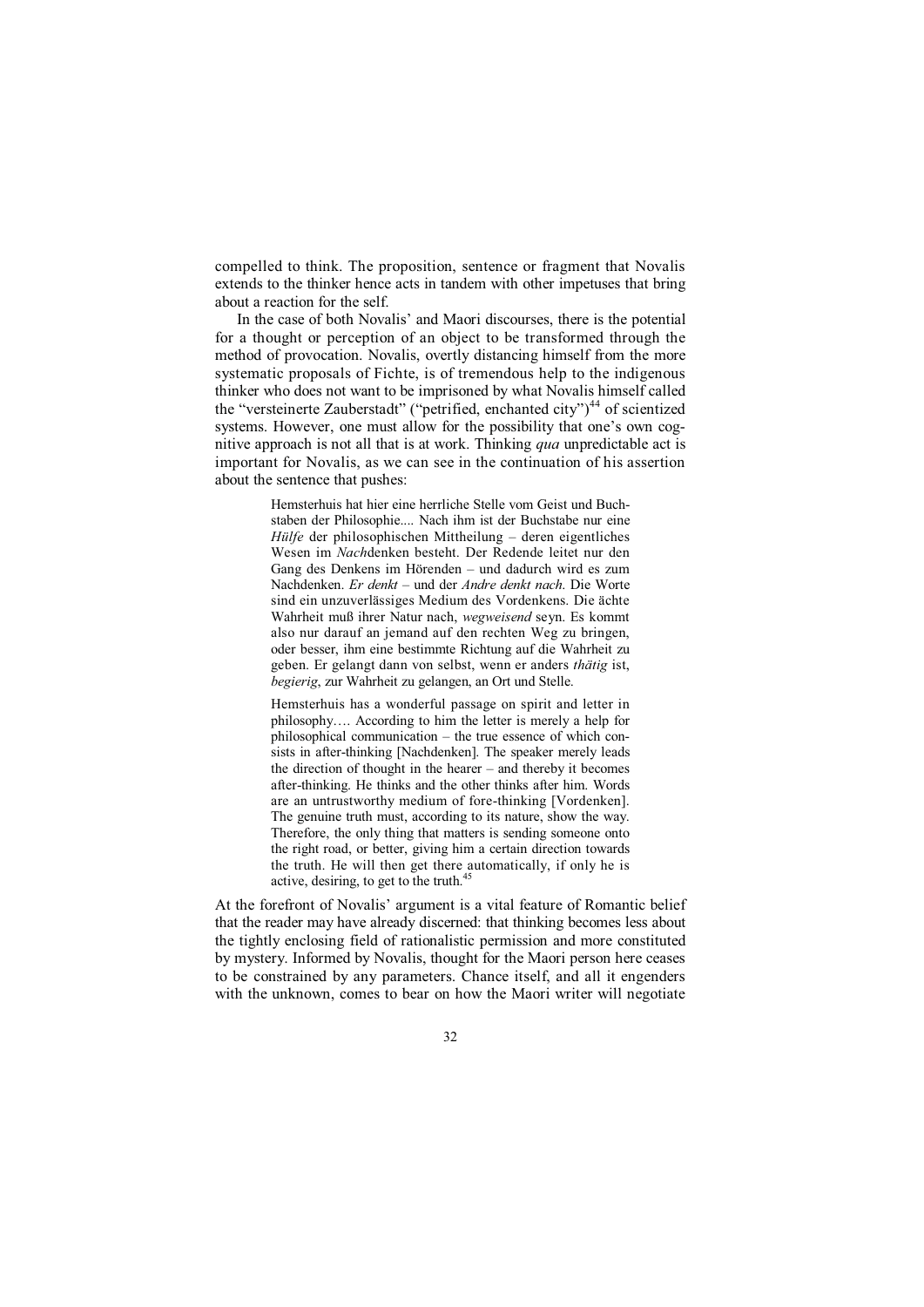Novalis' sentences, and the after-thinker (to translate literally from the German) is drawn into ever new articulations that appear to have no finality (they are characterized by 'free concatenation').

## **4.3. My Use of Novalis' 'Sentences that Push': Some Reflections**

Novalis' sentences/fragments allowed me to retain my own Maori voice while provoking me to think about colonization and metaphysics. More than this, his cautiously critical regard of rationalism threw light on where the world has grown rigid for Maori through colonization. It is at the antirational edge that poesy occupies that Novalis has the greatest value for the Maori writer, for to be poetic is to possess a greater creative and political insight into Being. His fragments generally encouraged me to think about the ways in which a Platonic metaphysics of permanence and visibility operates for Maori where it may not have traditionally. A hallmark of rationalism for Novalis, unrelenting light in scholarship (in the sense of 'throwing light on' a problem) catches a 'thing' – concrete or abstract entity, including the self – in its glare. That thing then loses its fluidity – or, in Novalis' language, it needs to rediscover its "potent single word"<sup>46</sup> that will once again bring light and dark together again. This provocation alone compelled me to consider how a Maori regard for things in the world threatened to be 'hardened' to the point of fitting a scientized worldview. I was sent off by his fragments on a line of thinking that ostensibly did not carry any of his own thinking in it. I could therefore suggest how Maori have been historically encouraged to conceive of the highly apparent as truthful through the colonizing practices of dominant institutions such as law, health and education, and could refer to his fragments to incite me to consider how those most fundamental modes of expression – Maori terms – could be reconfigured to fit with a constant reference to the Absolute.<sup>4</sup>

Novalis refuses to foreclose my own thinking. He *did* insist that I consider the role of the Absolute/Being in any representation of things in the world, but this *desideratum* should not be a foreign one for the indigenous writer in any case. The outcome of my thinking, so Novalis would have it, is Maori in nature, although he provides me with signposts for that process. At most a word of caution, at least a neutral comment, is due at this point for other Maori writers who believe they have happened upon a helpful Western source, and it is here that I add another possible worry to those of the indigenous writers above. Novalis himself seems to suggest that any contact with anything else results in an enduring effect of that thing, even when that thing appears to have been discarded or is now absent. One's transformation of the world continues even when one is not aware of it, but even more importantly something persists. A response to a sentence that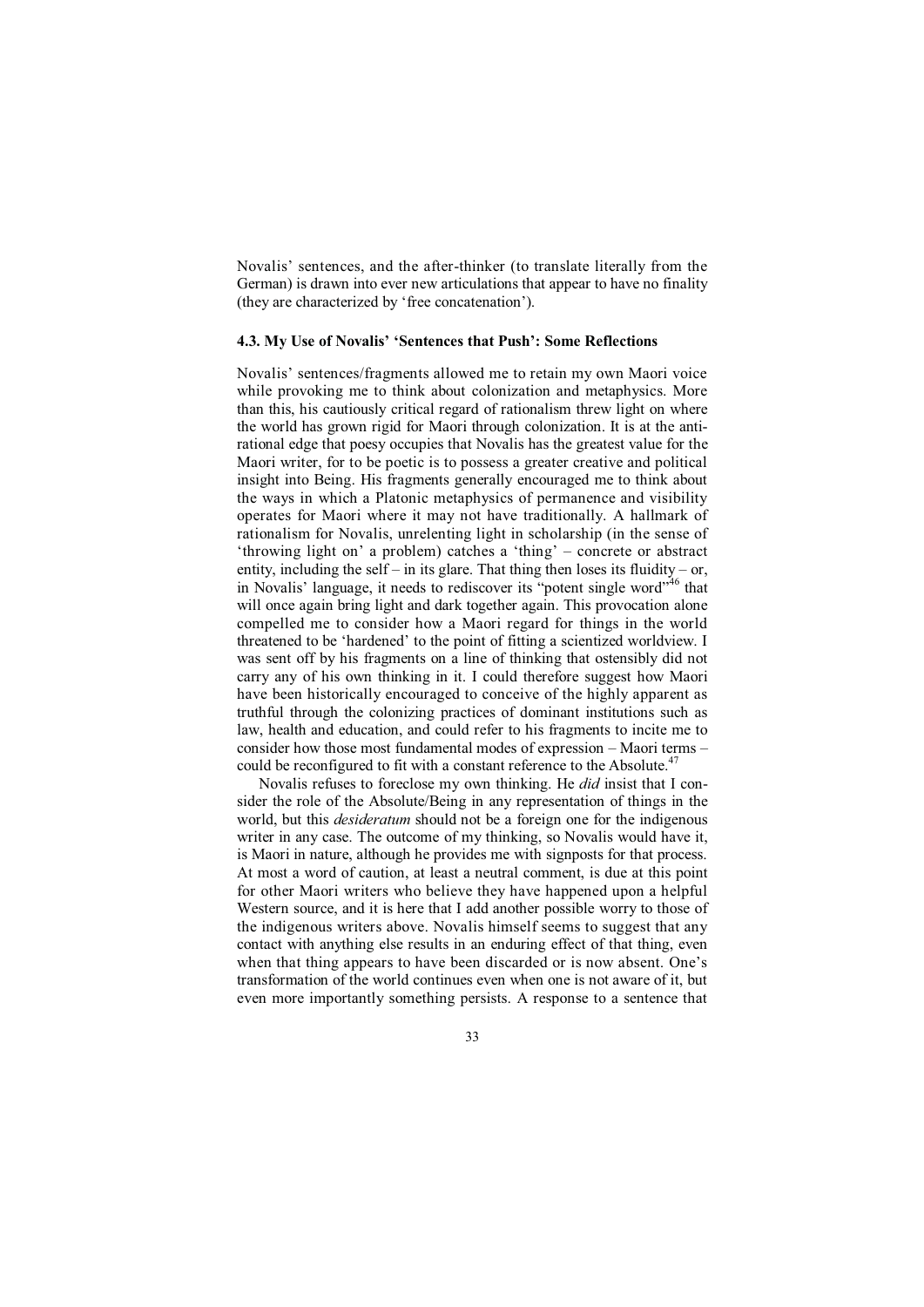pushes might be thought of as entirely new and creative, and indeed it probably will not resemble that sentence in an epistemic sense, but there is always an ontological presence of what spurred it on to begin with. Perhaps disturbingly for some, it has not gone away. The suggestion by Novalis that there are shoots or geneses in a seed of thought that carry on even to full growth and simply remain<sup>48</sup> clashes with empiricist belief that, if it is not to be sensed, then it simply does not exist. I argue that the permanent presence of the original sentence adds to the mystery of the consequent thought, because the outcome always contains primordial, often opaque, vestiges of its progenitor. To a large extent the enduring effect is linked to a character of language itself – that it is imbued with a power, beyond being a useful envelope of meaning. Some Maori writers<sup>49</sup> imply that words themselves are animate; they could therefore well have an agency of their own that is dependent nevertheless on other entities and they could possess a 'reach' that moves onwards, beyond the sense perception of humans.

I refer to language, ontology and mystery to highlight that Novalis' urge to think in light of his sentences necessarily poses its own hypothetical challenges. My writing, as reflective on a Maori reality as it professes to be, may contain the vestiges of Novalis' deep sense (his own preference for discussions about Being) in his thoughts, his historical context (including his exoticizing racism), and his engagement with a highly empirical world (despite his opposition to it). This 'metaphysical baggage' that is an inevitable outcome of coming into contact with not just Novalis but any other theorist or discursive field is perhaps less of a problem when the philosopher's arguments are somehow harmonious with those of indigenous metaphysics – Novalis is to be included among those thinkers. However, if one were to use Descartes' Meditations, for instance, from which to springboard thought about an indigenous issue (such as, say, the relationship of the mind to the body), then the silence of that original source may in fact scream up through the outcome. In the writing of my doctorate, my constant camaraderie with Novalis may heighten that concern, with the result that what appears to be autonomous Maori thinking is imperceptibly 'Novalian'. This problem may occur in any event for the indigenous writer who is not particularly interested in consulting a Western philosopher; the act of writing itself is Western derived in its most fundamental sense,<sup>50</sup> and Maori theorizing is forced to engage with that hidden colonizing presence even when it remains hidden within writing.

# **5. Conclusion**

The Maori academic writer lives in exciting philosophical times, primarily because the deep impact of Western philosophy on Maori and the conse-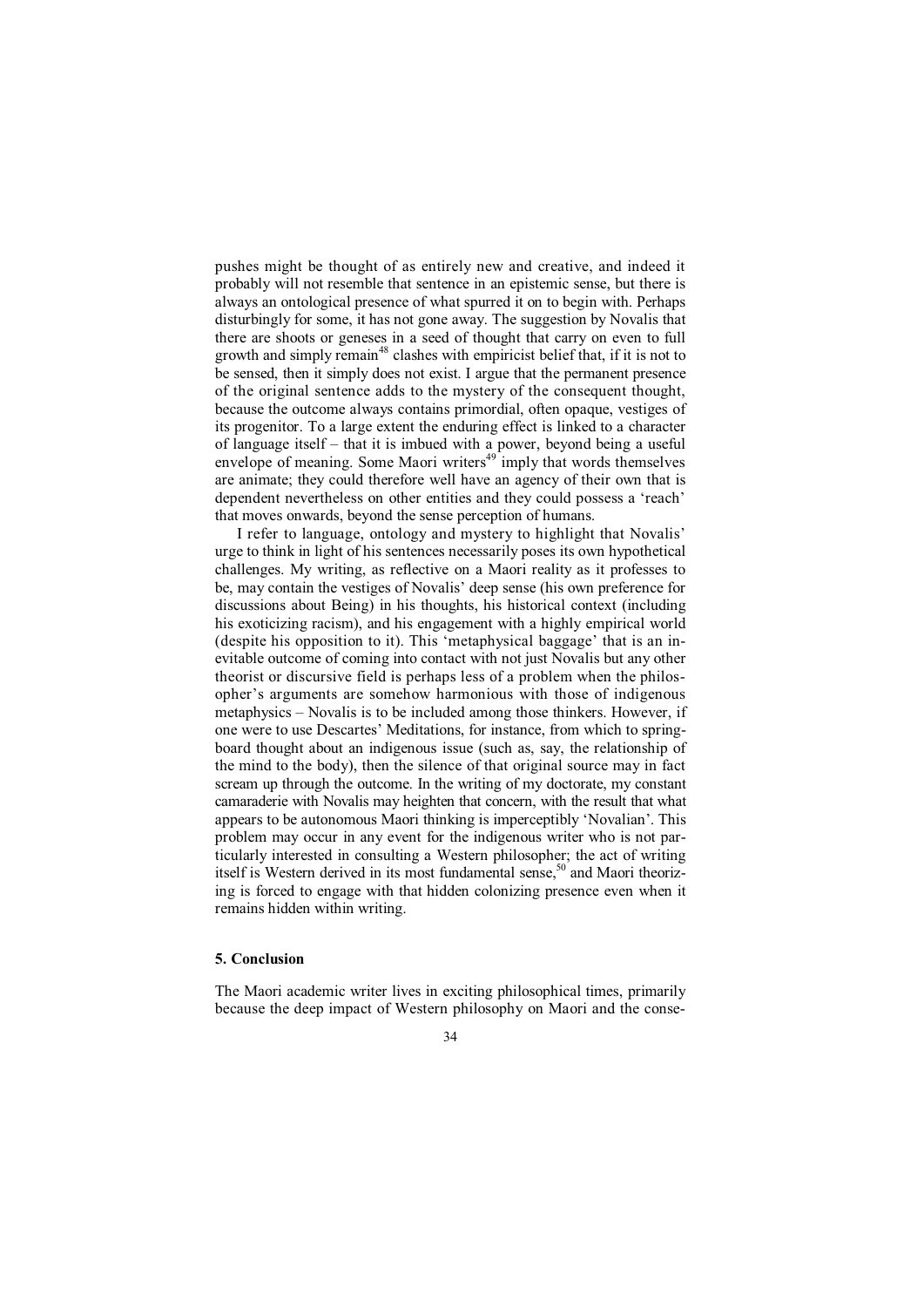quences of this for the theorist themselves have yet to be fully and sustainedly explored. Despite this potential, though, there exists here a real responsibility for the Maori theorist – to philosophise about the extent and reach of the potentially colonizing philosophies they are referring to. In this way, Maori philosophizing is as much an ethical issue as human subject research is. In my doctoral research I found Novalis, a Western philosopher, provided me with a method of provocation that allowed me to pursue a theory of Maori metaphysics with some degree of autonomy. In large part, the method was liberatory because it did not seek to confine an outcome, as the strictures of Western academic in their very operation often do for indigenous writers. However, I have been quick to point out that, regardless of the Western philosopher's position in relation to Maori thought, the writer must be prepared for the continued presence of that compelling philosopher. This phenomenon is of dual significance for the Maori writer, who indeed may not have nothing against that continued presence but who nevertheless needs to be aware of its possibility.

#### **Glossary of Maori terms and phrases**

Kaupapa Maori – a Maori way of engaging with the world Kupu ohorere – provocation Kupu whakaaro – word or term that incites thinker to respond Kupu whakakoaro – a response to a word with a view to overturning conventional response Rangatiratanga – chieftainship; autonomy Wairua – spirit Whakaaro – to think; cast attention to.

#### **NOTES**

1. Pihama 2001.

- 2. Maffie 2005a.
- 3. Levy 2003; Solomon 2003.
- 4. Friedman 2000.
- 5. Carlyle 1829.
- 6. Bowie 1997.
- 7. Kneller 2003.
- 8. Larmore 2000, p. 141.
- 9. The German quote is taken from Novalis 1960e, p. 545; the English quote is my own.

10. Stone 2008.

11. The German quote is taken from Novalis 1960c, p. 106; the English quote is my own.

12. L. Smith 1999.

13. Walker 1996, p. 26.

14. L. Smith 1999; Broeck 2002.

15. Broeck 2002, p. 826.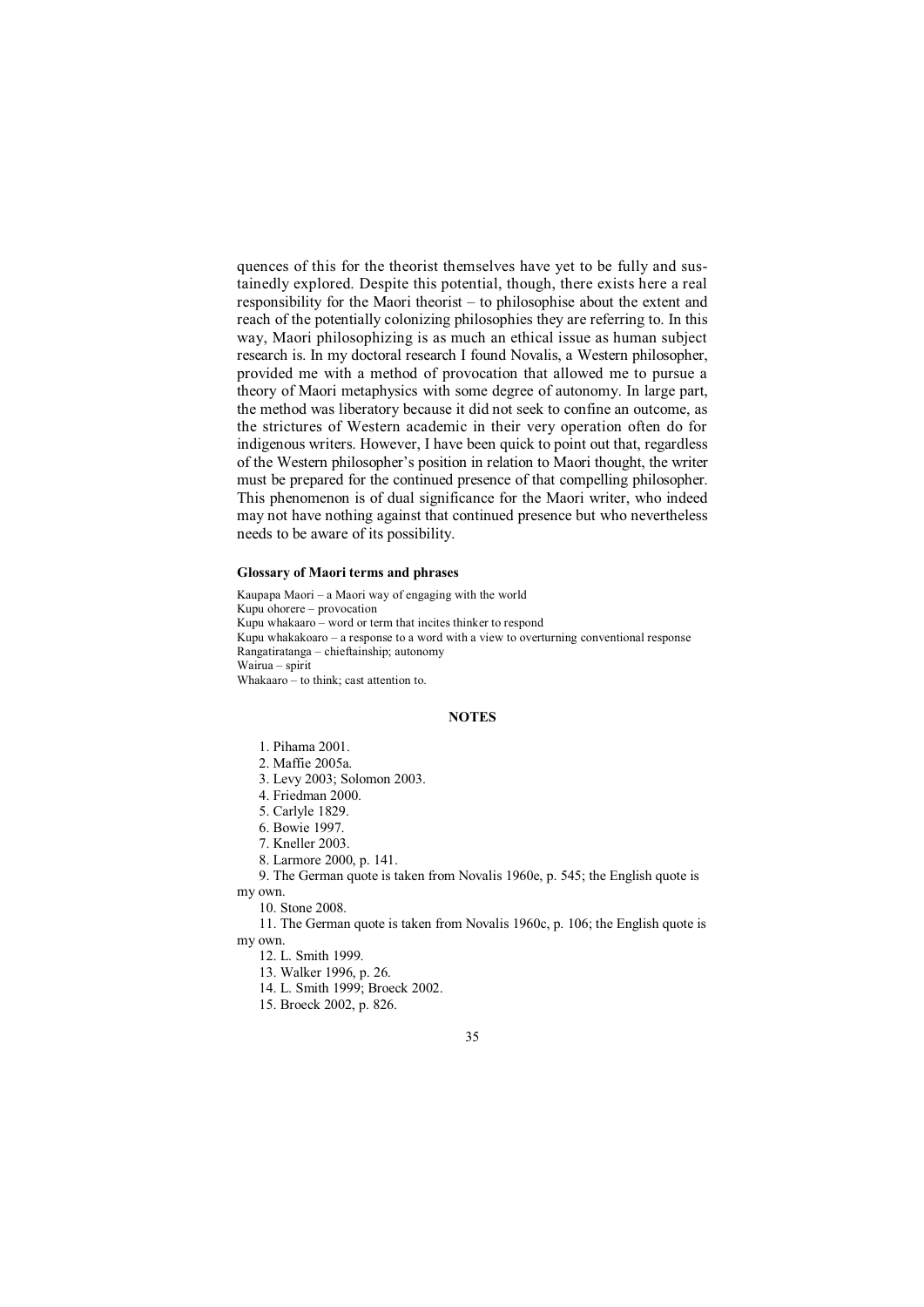- 16. See for example Garrett 2000.
- 17. Maffie 2005b.
- 18. Germana 2007.
- 19. Novalis 1990.
- 20. See for instance Sardar, Nandy, and Davies 1993; L. Smith 1999; Hall 1997.
- 21. Seyhan 1992, p. 15.
- 22. Mika 2013a.
- 23. Behler 1993, p. 203.
- 24. Pihama 2001, p. 92.
- 25. Hall 2001.
- 26. Maffie 2005a, n.p.
- 27. T. Smith 2000, p. 58.
- 28. Hemara 2000.
- 29. L. Smith 1999, p. 136.
- 30. L. Smith 2000, p. 230.
- 31. Little Bear 2000, p. 78.
- 32. Oskal 2008, p. 337.
- 33. Fagan 2008.
- 34. Mobein 2011.
- 35. Aranga, Mika and Mlcek 2008.
- 36. Simmonds 2011, p. 15.
- 37. Stewart 2007, p. 139.
- 38. Little Bear 2000.
- 39. Lindberg 2007, p. 249.
- 40. Mandt 1997.

41. The German quote is taken from Schlegel and Schlegel 1798, p. 30; the English quote is taken from Strich 1962, p. 358.

42. The German quote is taken from Novalis 1960d, p. 374; the English quote is taken from Kleingeld 2008, p. 278.

43. The German quote is taken from Novalis 1960b, p. 595; the English quote is my own.

44. The German quote is taken from Novalis 1960b, p. 564; the English quote is my own.

45. The German quote is taken from Novalis 1960d, pp. 373–374; the English quote is taken from Kleingeld 2008, p. 278.

- 46. Dane 2011, n.p.
- 47. Mika 2013a; Mika 2103b.
- 48. Novalis 1960a.
- 49. See for instance Pere 1982; Raerino 2000; Browne 2005.
- 50. Aranga, Mika and Mlcek 2008.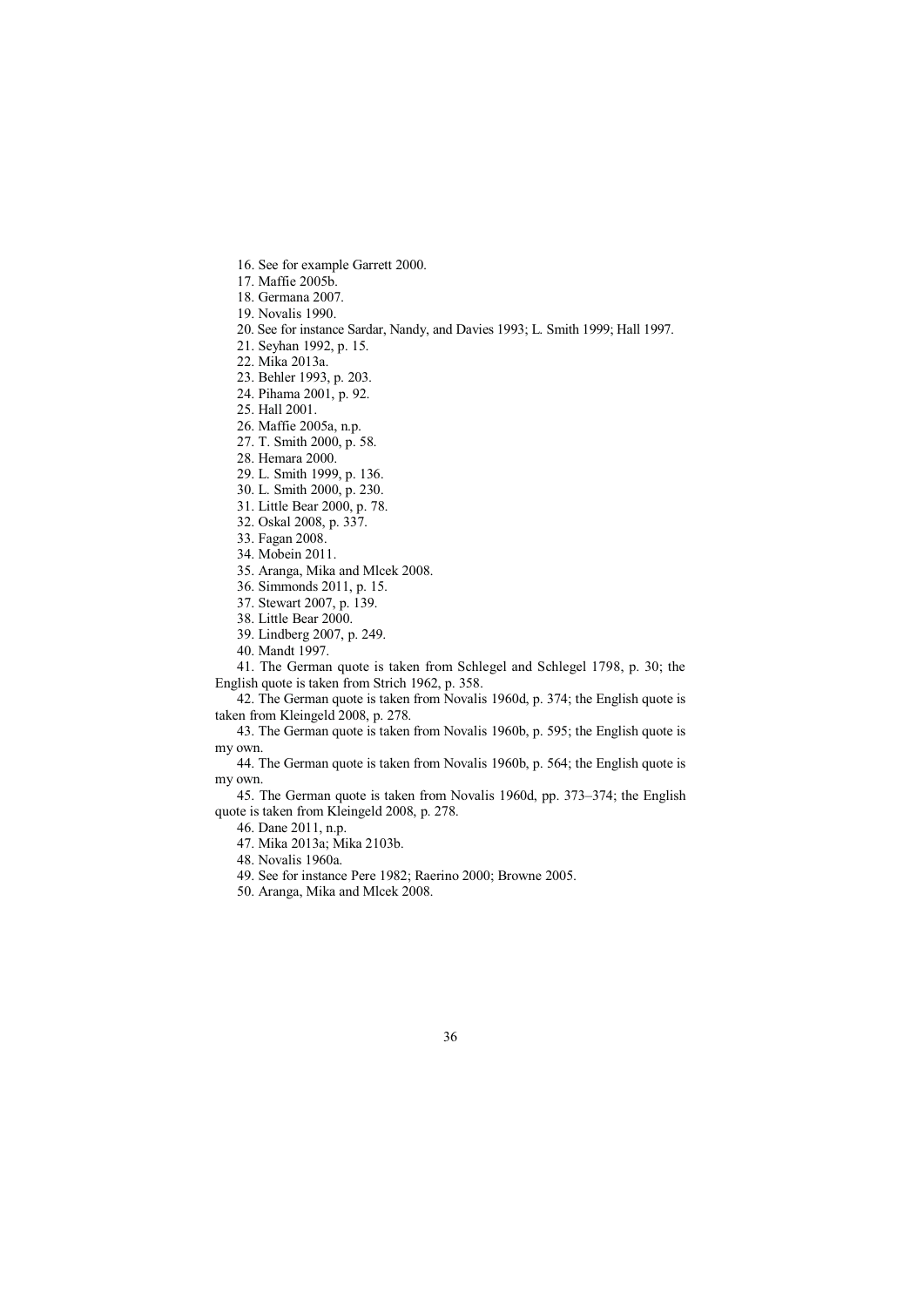#### **REFERENCES**

- Aranga, M., Mika, C., and Mlcek, S. (2008), "Kia Hiwa Ra! Being Watchful: The Challenges of Student Support at Te Whare Wānanga o Awanuiārangi," *MAI Review* 1: 1–12. Retrieved from http://www.review.mai.ac.nz.
- Behler, E. (1993), *German Romantic Literary Theory*. Cambridge: Cambridge University Press.
- Bowie, A. (1997), *From Romanticism to Critical Theory: The Philosophy of German Literary Theory*. New York: Routledge.
- Broeck, S. (2002), "When Light Becomes White: Reading Enlightenment through Jamaica Kincaid's Writing," *Callaloo* 25(3): 821–843.
- Browne, M. (2005), *Wairua and the Relationship It Has with Learning te reo Māori within Te Ataarangi*. MA thesis. Palmerston North: Massey University.
- Carlyle, T. (1829), "Novalis," *The Foreign Review* 497: 97–141.
- Dane, P. (2011), "Wenn nicht mehr Zahlen und Figuren," in *In die Natur Naturphilosophie und Naturpoetik in Interkultureller Perspektive*, N. Franke and C. Mika (eds.). Wellington: Goethe Institut, n.p.
- Fagan, K. (2008), "The Delicate Dance of Reasoning and Togetherness," *Studies in American Indian Literatures* 20(2): 77–101.
- Friedman, M. (2000), *A Parting of the Ways: Carnap, Cassirer, and Heidegger*. Illinois, IL: Carus Publishing Company.
- Garrett, A. (2000), "Hume's Revised Racism Revisited," *Hume Studies* 16(1): 171– 178.
- Germana, N. (2007), "Herder's India: The "Morgenland" in Mythology and Anthropology," in *The Anthropology of the Enlightenment*, L. Wolff and M. Cipolloni (eds.). Stanford, CA: Stanford University Press, 119–137.
- Hall, D. (2001), "Just How Provincial *Is* Western Philosophy? 'Truth' in Comparative Context," *Social Epistemology* 14(4): 285–297.
- Hall, S. (1997), "The Spectacle of the 'Other,'" in *Representation: Cultural Representations and Signifying Practices*, S. Hall (ed.). London: Sage, 223–279.
- Hemara, W. (2000), *Māori Pedagogies: A View from the Literature*. Wellington: NZCER.
- Kleingeld, P. (2008), "Romantic Cosmopolitanism: Novalis's 'Christianity or Europe,'" *Journal of the History of Philosophy* 46(2): 269–284.
- Kneller, J. (ed.) (2003), *Novalis: Fichte Studies*. Cambridge: Cambridge University Press.
- Larmore, C. (2000), "Hölderlin and Novalis," in *The Cambridge Companion to German Idealism*, K. Ameriks (ed.). Cambridge: Cambridge University Press, 141–160.
- Levy, N. (2003), "Analytic and Continental Philosophy: Explaining the Differences," *Metaphilosophy* 34(3): 284–304.
- Lindberg, S. (2007), "The Living Consciousness of the German Idealists," in *Consciousness: From Perception to Reflection in the History of Philosophy*, S. Heinämaa, V. Lähteenmäki and P. Remes (eds.). Dordrecht: Springer, 245–264.
- Little Bear, L. (2000), "Jagged Worldviews Colliding," in *Reclaiming Indigenous Voice and Vision*, M. Battiste (ed.). Vancouver: UBC Press, 77–85.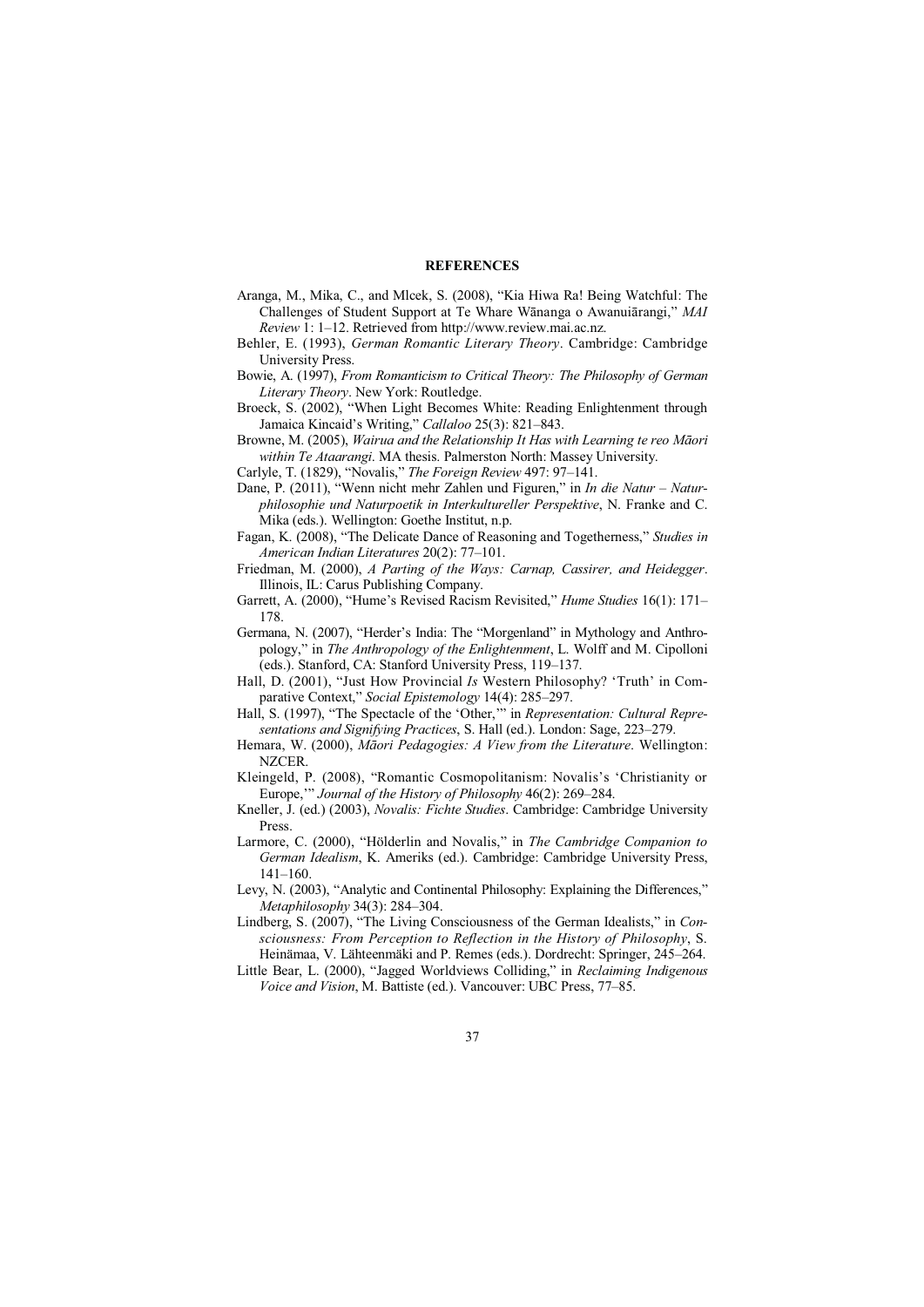- Maffie, J. (2005a), "Aztec Philosophy," in *Internet encyclopedia of philosophy,* J. Fieser and B. Dowden (eds.). Retrieved from http://www.iep.utm.edu/aztec/
- Maffie, J. (2005b), "Ethnoepistemology," in *Internet encyclopedia of philosophy*, J. Fieser and B. Dowden (eds.)*.* Retrieved from http://www.iep.utm.edu/ethno-ep/
- Mandt, A. (1997), "Fichte, Kant's Legacy and the Meaning of Modern Philosophy," *Review of Metaphysics* 50(3): 591–634.
- Mika, C. (2013a), *Reclaiming Mystery: A Māori Notion of Being, in Light of Novalis' Ontology*. PhD thesis. Hamilton: University of Waikato.
- Mika, C. (2013b), "Western 'Sentences that Push' as an Indigenous Method for Thinking," in *Of Other Thoughts: Non-traditional Ways to the Doctorate. A Guidebook for Candidates and Supervisors*, A. Engels-Schwarzpaul and M. Peters (eds.). Rotterdam, Netherlands: Sense Publishers, 23–26.
- Mobein, S. (2011), "Interconnectedness of Mind, Body and Nature in the Traditional Healing System of American Indians," in *2011 International Conference on Social Science and Humanity IPEDR*. Singapore: IACSIT Press, 2: 57–61.
- Novalis (1960a), "Das allgemeine Brouillon," in *Schriften: Das philosophische Werk II*, Vol. 3, P. Kluckhohn and R. Samuel (eds.). Stuttgart: W. Kohlhammer, 207–478.
- Novalis (1960b), "Fragmente und Studien 1799–1800," in *Schriften: Das philosophische Werk II*, Vol. 3, P. Kluckhohn and R. Samuel (eds.). Stuttgart: W. Kohlhammer, 527–693.
- Novalis (1960c), "Philosophische Studien der Jahre 1795/96: Fichte-Studien," in *Schriften: Das philosophische Werk I*, Vol. 2, P. Kluckhohn and R. Samuel (eds.). Stuttgart: W. Kohlhammer, 29–296.
- Novalis (1960d), "Philosophische Studien des Jahres 1797: Hemsterhuis und Kant-Studien," in *Schriften: Das philosophische Werk I*, P. Kluckhohn and R. Samuel (eds.). Stuttgart: W. Kohlhammer, 299–395.
- Novalis (1960e), "Vorarbeiten zu verschiedenen Fragmentsammlungen," in *Schriften: Das philosophische Werk I* (Vol. 2), P. Kluckhohn and R. Samuel (eds.). Stuttgart, Deutschland: W. Kohlhammer, 507–651.
- Novalis. (1990), *Henry von Ofterdingen.* P. Hilty (tr.). Long Grove, IL: Waveland Press.
- Oskal, N. (2008), "The Question of Methodology in Indigenous Research: A Philosophical Exposition," in *Indigenous Peoples: Self-determination, Knowledge, Indigeneity*, H. Minde (ed.). Delft: Eburon Academic Publishers, 331–345.
- Pere, R. (1982), *Ako: Concepts and Learning in the Māori Tradition*. Hamilton: University of Waikato.
- Pihama, L. (2001), *Tihei mauri ora: Honouring Our Voices: Mana wahine as a kaupapa Māori Theoretical Framework*. Auckland: The University of Auckland. PhD diss. Retrieved from http://www.kaupapamaori.com.
- Raerino, H. (2000), *Te ku o te kupu*. MA thesis. Hamilton: University of Waikato.
- Sardar, Z., A. Nandy, and M. Davies. (1993), *Barbaric Others: A Manifesto on Western Racism*. Colorado, CO: Pluto Press.
- Schlegel, A. W., and F. Schlegel (1798), *Athenaeum: Eine Zeitschrift*, Vol. 1. Berlin: Friedrich Vieweg dem alteren.
- Seyhan, A. (1992), *Representation and Its Discontents: The Critical Legacy of German Romanticism.* Berkeley, CA: University of California Press.